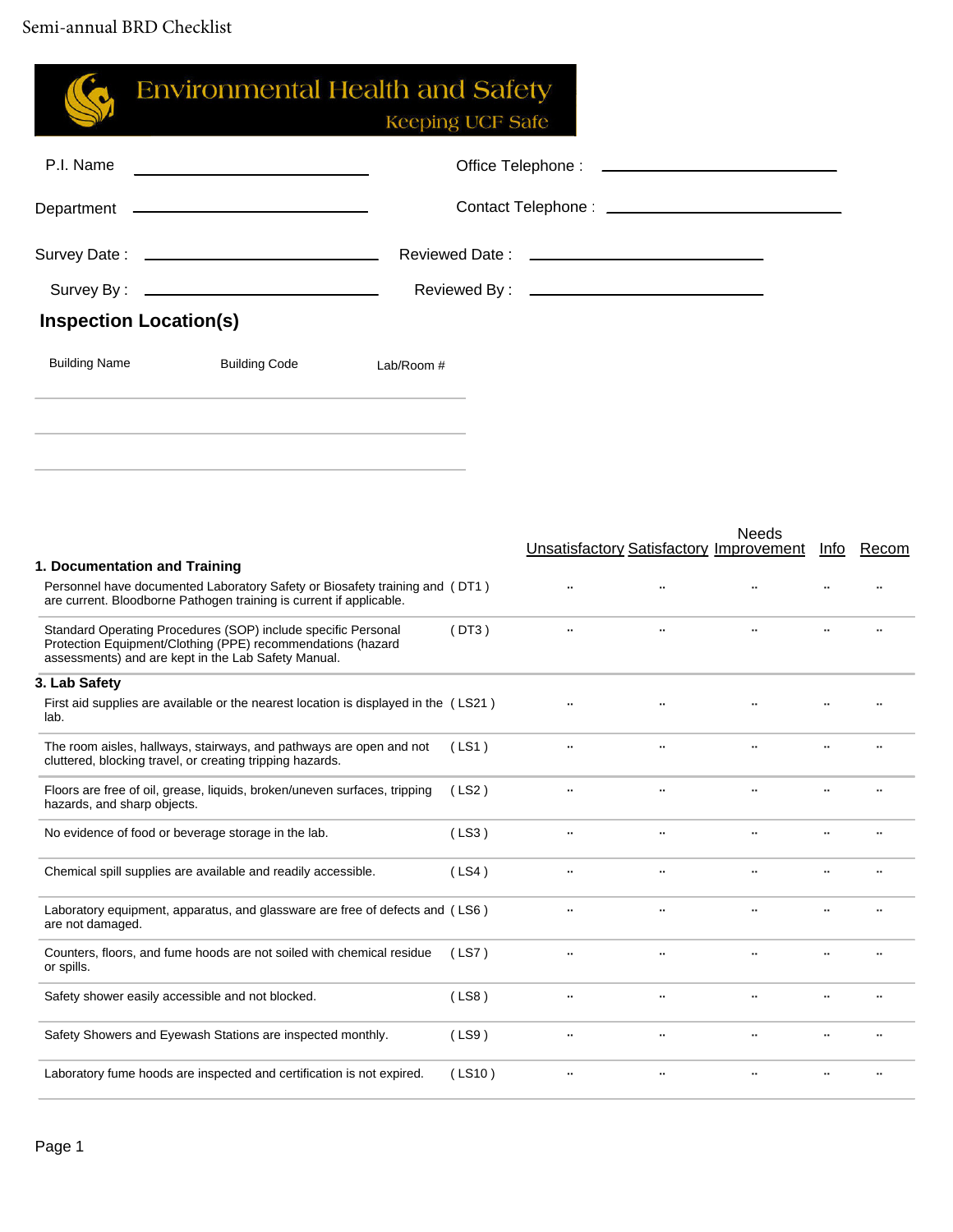

| P.I. Name                                                                                                                                                                                                                    | Office Telephone: |               |                      |                                                                |               |       |  |  |
|------------------------------------------------------------------------------------------------------------------------------------------------------------------------------------------------------------------------------|-------------------|---------------|----------------------|----------------------------------------------------------------|---------------|-------|--|--|
| Department                                                                                                                                                                                                                   |                   |               |                      |                                                                |               |       |  |  |
|                                                                                                                                                                                                                              |                   |               |                      | <b>Needs</b><br><b>Unsatisfactory Satisfactory Improvement</b> | <u>Info</u>   | Recom |  |  |
| 3. Lab Safety<br>Laboratory fume hoods are not cluttered and not used for storage<br>purposes.                                                                                                                               | (LS11)            | $\ddotsc$     |                      |                                                                |               |       |  |  |
| Laboratory fume hood sashes have unobstructed movement and are<br>kept closed when not in use.                                                                                                                               | (LS12)            |               |                      |                                                                |               |       |  |  |
| Eyewash stations are easily accessible and not blocked.                                                                                                                                                                      | (LS15)            | $\ldots$      | $\cdot$ .            | $\ddotsc$                                                      | $\cdot \cdot$ |       |  |  |
| Fire extinguishers are not blocked and are easily accessible.                                                                                                                                                                | (LS16)            | $\ldots$      | $\ldots$             | $\ddot{\phantom{0}}$                                           | $\cdot\cdot$  |       |  |  |
| Breaker boxes are easily accessible and not blocked.                                                                                                                                                                         | (LS17)            | $\cdot \cdot$ | $\cdot$ .            | $\ddotsc$                                                      | $\cdot \cdot$ |       |  |  |
| Emergency shut-off valves are easily accessible and not blocked.                                                                                                                                                             | (LS18)            | $\ldots$      | $\ddotsc$            | $\ddotsc$                                                      | $\ddotsc$     |       |  |  |
| Cloth chairs are not present in the laboratory.                                                                                                                                                                              | (LS19)            | $\cdot$ .     | $\ddotsc$            |                                                                |               |       |  |  |
| Personal Protective Equipment and/or laboratory clothing is available.                                                                                                                                                       | (LS20)            | $\cdot$ .     | $\ldots$             | $\ddotsc$                                                      |               |       |  |  |
| Employees who use respirators or protective masks are registered with<br>the EH&S Respiratory Protection program.                                                                                                            | (LS22)            |               |                      |                                                                |               |       |  |  |
| Lab worker attire is appropriate for hazards present.                                                                                                                                                                        | (LS23)            | $\ldots$      | $\ddotsc$            |                                                                |               |       |  |  |
| Fire doors between fire areas are operable and kept closed.                                                                                                                                                                  | (LS24)            | $\ddotsc$     | $\ddotsc$            |                                                                |               |       |  |  |
| Storage is beyond 18 inches of the ceiling in an area with sprinkler<br>heads.                                                                                                                                               | (LS25)            | $\cdot$ .     | $\ddot{\phantom{0}}$ |                                                                |               |       |  |  |
| Other safety issues not previously addressed.                                                                                                                                                                                | (OH1)             | $\ldots$      | $\ldots$             | $\ddotsc$                                                      |               |       |  |  |
| 5. Biological Safety<br>Laboratory specific policies and procedures have been developed<br>and/or a decontamination SOP is in place. Workers are trained in these<br>procedures.                                             | (B1H2)            |               |                      |                                                                |               |       |  |  |
| Laboratory personnel are knowledgeable about the biological hazard.<br>Principal Investigator must ensure personnel receive the appropriate<br>training and annual updates (training log book recommended).                  | (B1H3)            | $\cdot$ .     |                      |                                                                |               |       |  |  |
| Proficiency is demonstrated with standard microbiological procedures.<br>The Principal Investigator is responsible for ensuring personnel<br>demonstrate proficiency in standard and specific microbiological<br>procedures. | (B1H4)            |               |                      |                                                                |               |       |  |  |
| All personnel have appropriate training records on the potential hazards (B1H5)<br>associated with the work involved, the necessary precautions to prevent<br>exposures, and the exposure evaluation procedures.             |                   |               |                      |                                                                |               |       |  |  |
| Access to the room is limited to the fewest number of individuals<br>possible. Personnel who must enter the room for program or service<br>purposes when work is in progress are advised of the potential hazards.           | (B1H6)            | $\cdot$ .     | $\cdot$ .            | $\cdot \cdot$                                                  |               |       |  |  |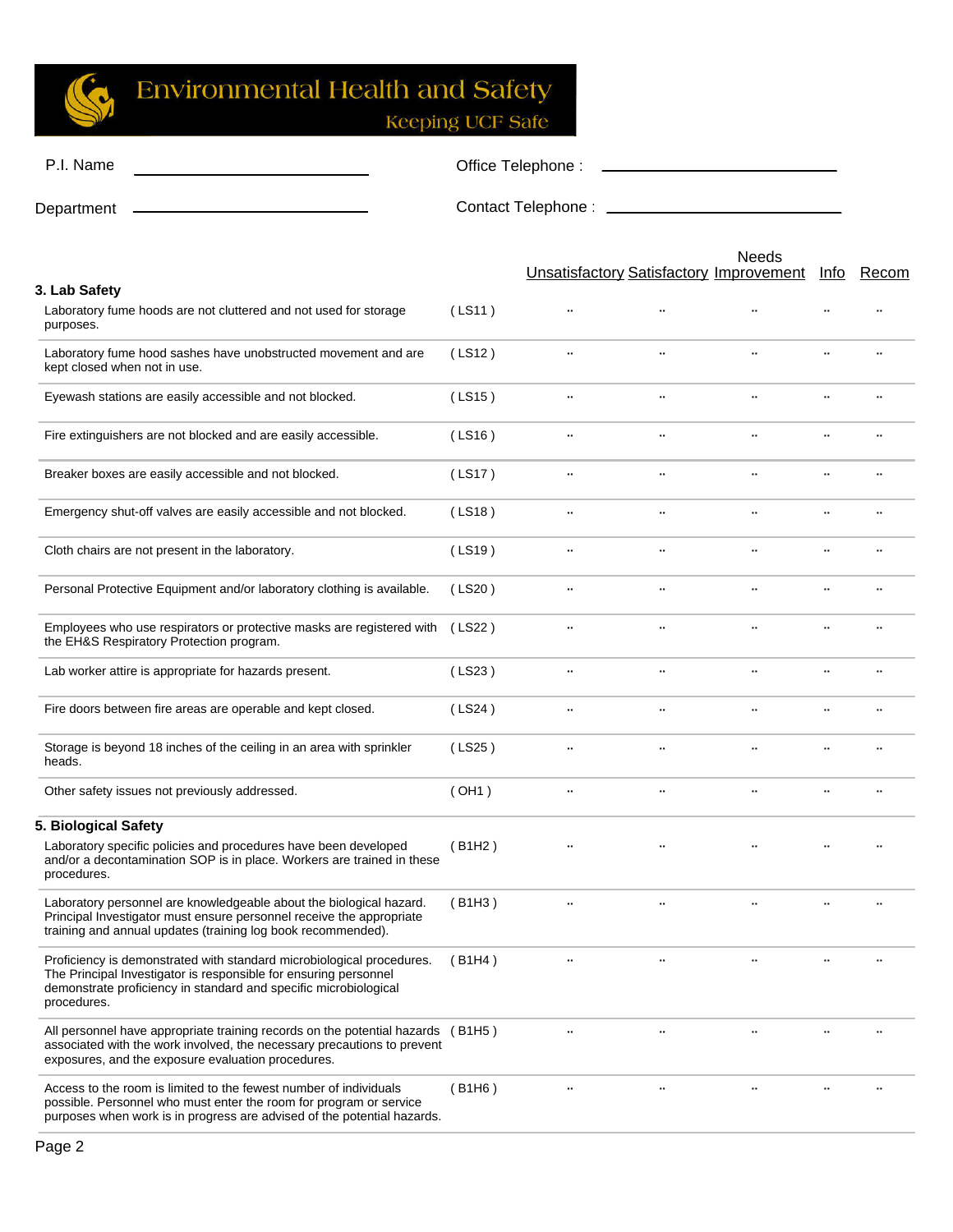S

| Office Telephone: |                                                                                                                                                                                                                                                                                                                                                                                                                       |           |                      |                                                |          |
|-------------------|-----------------------------------------------------------------------------------------------------------------------------------------------------------------------------------------------------------------------------------------------------------------------------------------------------------------------------------------------------------------------------------------------------------------------|-----------|----------------------|------------------------------------------------|----------|
|                   |                                                                                                                                                                                                                                                                                                                                                                                                                       |           |                      |                                                |          |
|                   |                                                                                                                                                                                                                                                                                                                                                                                                                       |           | <b>Needs</b>         | Info                                           | Recom    |
|                   |                                                                                                                                                                                                                                                                                                                                                                                                                       |           |                      |                                                |          |
| (B1H8)            | $\ddotsc$                                                                                                                                                                                                                                                                                                                                                                                                             | $\ddotsc$ | $\ddot{\phantom{a}}$ |                                                |          |
| (B1H9)            | $\cdot$ .                                                                                                                                                                                                                                                                                                                                                                                                             | $\ldots$  | $\ddotsc$            |                                                |          |
| (B1H10)           | $\cdot$ .                                                                                                                                                                                                                                                                                                                                                                                                             | $\ddotsc$ | $\ddot{\phantom{a}}$ |                                                |          |
| (B1H11)           |                                                                                                                                                                                                                                                                                                                                                                                                                       | $\ddotsc$ |                      |                                                |          |
| (B1H12)           | $\ddotsc$                                                                                                                                                                                                                                                                                                                                                                                                             | $\cdot$ . |                      |                                                |          |
| (B1H13)           |                                                                                                                                                                                                                                                                                                                                                                                                                       |           |                      |                                                |          |
| (B1H14)           | $\cdot \cdot$                                                                                                                                                                                                                                                                                                                                                                                                         | $\cdot$ . | $\cdot \cdot$        |                                                |          |
|                   | $\ddotsc$                                                                                                                                                                                                                                                                                                                                                                                                             | $\ddotsc$ |                      |                                                |          |
|                   | $\ddotsc$                                                                                                                                                                                                                                                                                                                                                                                                             | $\ldots$  | $\ddotsc$            |                                                |          |
| (B1H17)           | $\ldots$                                                                                                                                                                                                                                                                                                                                                                                                              | $\cdot$ . | $\ldots$             | $\cdot \cdot$                                  | $\ldots$ |
| (B1H18)           | $\ddotsc$                                                                                                                                                                                                                                                                                                                                                                                                             | $\ddotsc$ |                      |                                                |          |
| (B1H19)           |                                                                                                                                                                                                                                                                                                                                                                                                                       | $\ddotsc$ |                      |                                                |          |
| (B1H20)           | $\cdot$ .                                                                                                                                                                                                                                                                                                                                                                                                             | $\ddotsc$ |                      |                                                |          |
|                   |                                                                                                                                                                                                                                                                                                                                                                                                                       |           |                      |                                                |          |
|                   | A current biosafety manual is present in the lab and/or is customized to (B1H7)<br>utility pipes are arranged to minimize horizontal surface areas. Windows<br>BSC located away from doors, heavily traffic areas, etc. not allowing for (B1H15)<br>BSC has been certified annually and is current on inspection. Last date (B1H16)<br>PPE is worn inside of the laboratory only and not in common areas. The (B1H21) |           |                      | <b>Unsatisfactory Satisfactory Improvement</b> |          |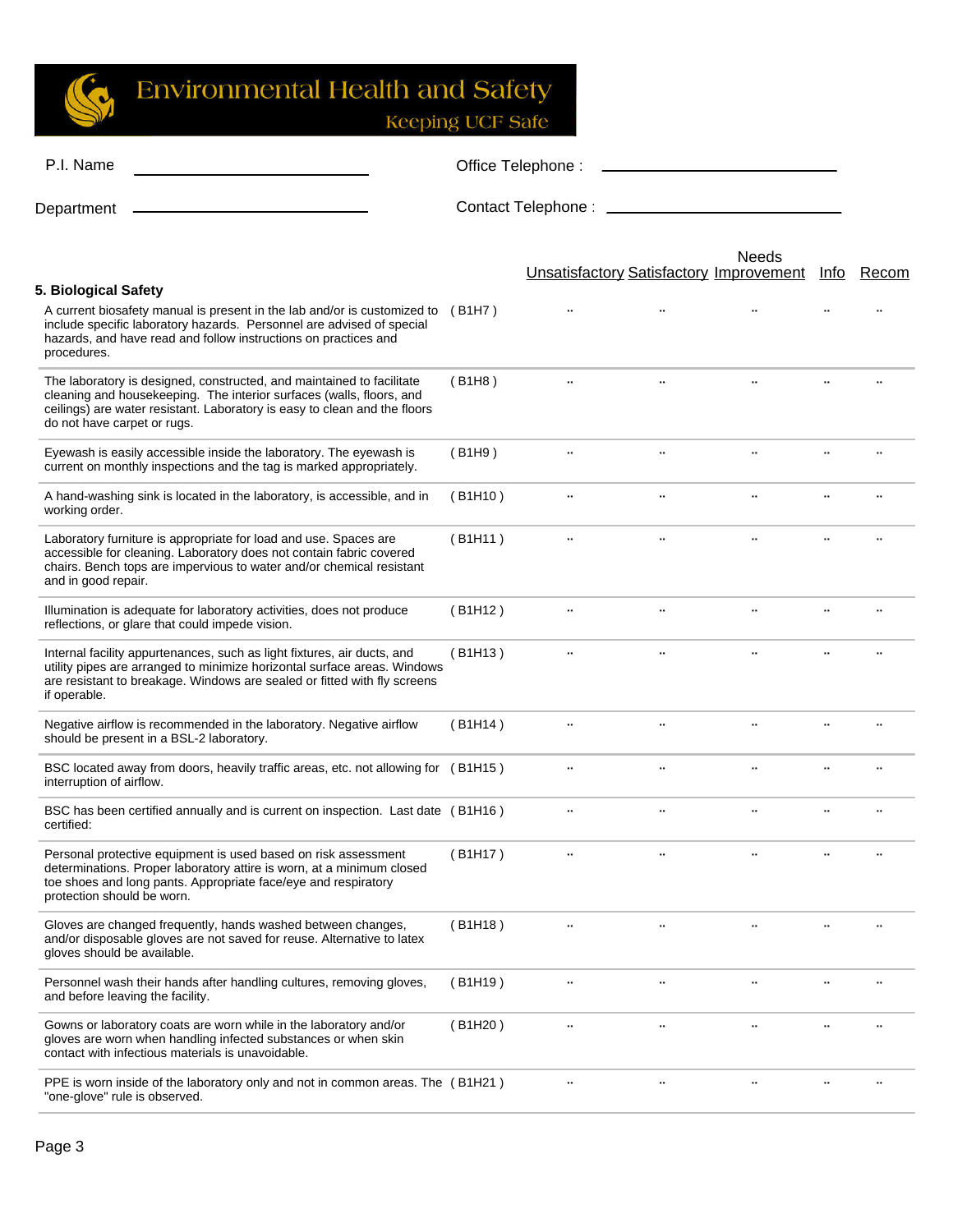G

| P.I. Name                                                                                                                                                                                                                                                        | Office Telephone: |           |                      |                                                                |             |           |
|------------------------------------------------------------------------------------------------------------------------------------------------------------------------------------------------------------------------------------------------------------------|-------------------|-----------|----------------------|----------------------------------------------------------------|-------------|-----------|
| Department                                                                                                                                                                                                                                                       |                   |           |                      |                                                                |             |           |
|                                                                                                                                                                                                                                                                  |                   |           |                      | <b>Needs</b><br><b>Unsatisfactory Satisfactory Improvement</b> | <u>Info</u> | Recom     |
| 5. Biological Safety                                                                                                                                                                                                                                             |                   |           |                      |                                                                |             |           |
| Specimen containers are leak proof and closed. They are covered and<br>placed in a secondary container during transport outside of the<br>laboratory.                                                                                                            | (B1H22)           |           |                      |                                                                |             |           |
| Eating, drinking, smoking, handling contact lenses, applying cosmetics, (B1H23)<br>and storing food for human consumption are not permitted in the<br>laboratory. No food, drink, cosmetics, or associated items are present in<br>the lab.                      |                   | $\cdot$ . |                      |                                                                |             |           |
| Animal and plants not involved in work are not permitted in the<br>laboratory.                                                                                                                                                                                   | (B1H24)           |           |                      |                                                                |             |           |
| No evidence of insect or rodent presence exists.                                                                                                                                                                                                                 | (B1H25)           | $\ldots$  | $\ddotsc$            |                                                                |             |           |
| Policies for the safe handling of sharps are instituted: Sharps<br>precautions are used (needles, slides, pipettes, tips, scalpels). Sharps<br>use is restricted unless no other alternative exists. Reusable sharps are<br>stored with no sharp edges exposed.  | (B1H26)           | $\cdot$ . | $\ddot{\phantom{a}}$ |                                                                |             |           |
| Access only allowed to personnel who are knowledgeable of hazard<br>and/ or who have received appropriate training. People present in the<br>lab should be there for offical purposes.                                                                           | (B1H27)           | $\cdot$ . | $\cdot$              | $\cdot$ .                                                      |             |           |
| The laboratory is separated from areas that are open to unrestricted<br>personnel and traffic within the building.                                                                                                                                               | (B1H28)           |           | $\cdot \cdot$        |                                                                |             |           |
| Laboratory is secured by locked doors when unoccupied. External<br>doors are self-closing and self-locking. Doors to rooms open inward,<br>are self-closing, or are kept closed when experimentals are present.                                                  | (B1H29)           | $\ddotsc$ | $\ddotsc$            |                                                                |             |           |
| An appropriate medical surveillance program is in place. All personnel<br>have receive appropriate immunizations or tests for the agents handled<br>or potentially present (e.g., hepatitis B vaccine, TB skin testing) in the<br>lab.                           | (B2H1)            |           | $\cdot \cdot$        |                                                                |             |           |
| A biohazard sign is posted on the entrance whenever infectious agents<br>are present.                                                                                                                                                                            | (B2H2)            |           |                      |                                                                |             | $\cdot$ . |
| Access is restricted when working with infectious material.                                                                                                                                                                                                      | (B2H3)            | $\cdot$ . | $\cdot$ .            | $\cdot$ .                                                      |             |           |
| Benchtops, tables, and work surfaces in the room are decontaminated<br>with an effective disinfectant after work with the infectious agent or after<br>overt spills, splashes, or other contamination during lab work.                                           | (B2H4)            | $\cdot$ . | $\ddot{\phantom{0}}$ |                                                                |             |           |
| Equipment and work surfaces are disinfected regularly, after work with<br>infectious material, and when soiled. Spills must be decontaminated<br>and cleaned by trained staff and the posted spill procedures. Surfaces<br>should be free of debris and clutter. | (B2H5)            |           |                      |                                                                |             |           |
| All equipment must be appropriately decontaminated prior to removal<br>from the room. Decontamination procedures should be included in the<br>Biosafety Manual or posted in the lab.                                                                             | (B2H6)            |           |                      |                                                                |             |           |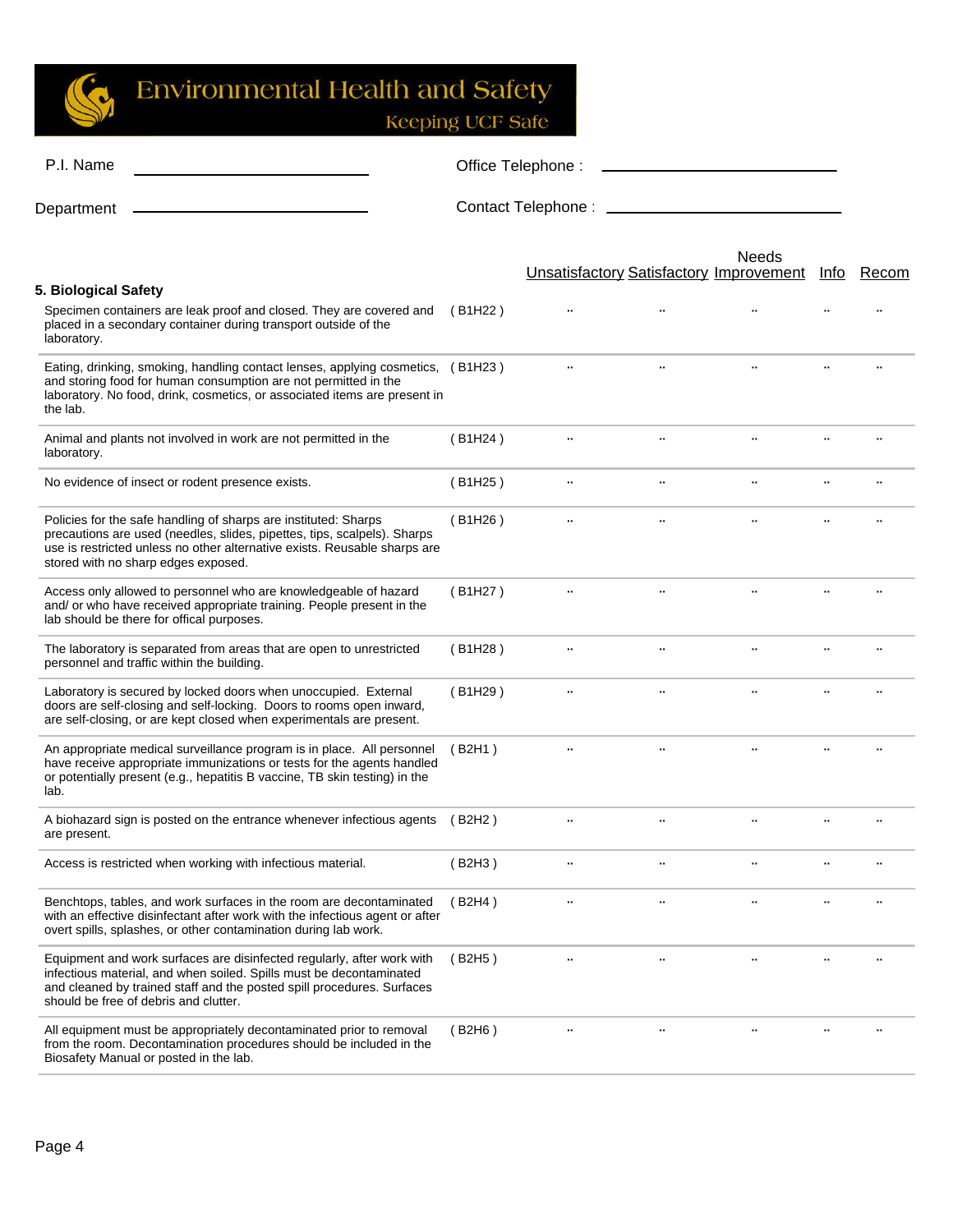Keeping UCF Safe

| P.I. Name                                                                                                                                                                                                                                                                | Office Telephone:             |                                                |               |          |      |       |
|--------------------------------------------------------------------------------------------------------------------------------------------------------------------------------------------------------------------------------------------------------------------------|-------------------------------|------------------------------------------------|---------------|----------|------|-------|
| Department                                                                                                                                                                                                                                                               | Contact Telephone: __________ |                                                |               |          |      |       |
| 5. Biological Safety                                                                                                                                                                                                                                                     |                               | <b>Unsatisfactory Satisfactory Improvement</b> |               | Needs    | Info | Recom |
| Spills and accidents which result in overt exposures to infectious<br>materials must be immediately reported to the Principal Investigator and<br>Environmental Health & Safety. Medical evaluation, surveillance, and<br>treatment are provided as appropriate.         | (B2H7)                        |                                                |               |          |      |       |
| All infectious samples are collected, labeled, transported, and<br>processed in a manner that contains and prevents transmission of the<br>agent(s). Outer surface of the containers is disinfected prior to moving<br>the material.                                     | (B2H8)                        |                                                | $\cdot$ .     |          |      |       |
| Procedures are performed to minimize the creation of aerosols or<br>splatters.                                                                                                                                                                                           | (B2H9)                        | $\ldots$                                       | $\ldots$      | $\ldots$ |      |       |
| Biological safety cabinets, other physical containment devices, and/or<br>personal protective equipment (e.g., respirators, face shields) are used<br>whenever conducting procedures with a high potential for creating<br>aerosols.                                     | (B2H10)                       |                                                |               |          |      |       |
| Manipulations of infectious material are conducted inside of a class II or (B2H11)<br>III biological safety cabinet (BSC) when a potential for aerosols or<br>splashes exist or high concentrations of the agents are used.                                              |                               | $\ddotsc$                                      | $\ldots$      |          |      |       |
| Open manipulation with infectious materials is conducted outside of the (B2H12)<br>BSC. Appropriate PPE is used for open bench work.                                                                                                                                     |                               | $\cdot$ .                                      | $\ddotsc$     |          |      |       |
| Face or splash protection is used for work outside the BSC that may<br>generate splashes.                                                                                                                                                                                | (B2H13)                       | $\ldots$                                       | $\ddotsc$     |          |      |       |
| Vacuum lines are protected by disinfectant traps and HEPA filters or<br>equivalent. Disinfectant traps are empty or filters are clean and changed<br>regularly.                                                                                                          | (B2H14)                       |                                                |               |          |      |       |
| An autoclave is available in the facility to decontaminate infectious<br>waste. Autoclave use procedures are in place.                                                                                                                                                   | (B2H15)                       | $\ddotsc$                                      | $\ddotsc$     |          |      |       |
| Biological waste containers are labeled with the Biohazard symbol, of<br>appropriate size, and the symbol is facing forward. The biological waste<br>container is covered when not in use.                                                                               | (BW1)                         | $\ddotsc$                                      | $\cdot \cdot$ |          |      |       |
| Biomedical waste boxes disposed of within 30 days once waste is<br>added. Sealed biomedical waste boxes are dated and have PI stickers<br>on them, and are not over 30 days old.                                                                                         | (BW2)                         |                                                |               |          |      |       |
| Biomedical waste container are placed near the point of origin of<br>biomedical waste. Biomedical waste container is clear of the walkway<br>and does not impede movement within the lab space.                                                                          | (BW3)                         |                                                |               |          |      |       |
| Broken glass, glassware, sharps, or items that can puncture or lacerate (BW4)<br>skin placed into biohazardous waste box inside of a secondary<br>container or sharps box.                                                                                               |                               |                                                |               |          |      |       |
| Sharps container is closed, and below the fill line. The sharps container (BW5)<br>is located at the point of origin in the lab or brought over to the work<br>area during sharps use. The biological hazard symbol is at least 1 inch<br>in diameter and faces outward. |                               |                                                |               |          |      |       |
|                                                                                                                                                                                                                                                                          |                               |                                                |               |          |      |       |

 $\mathbb{C}$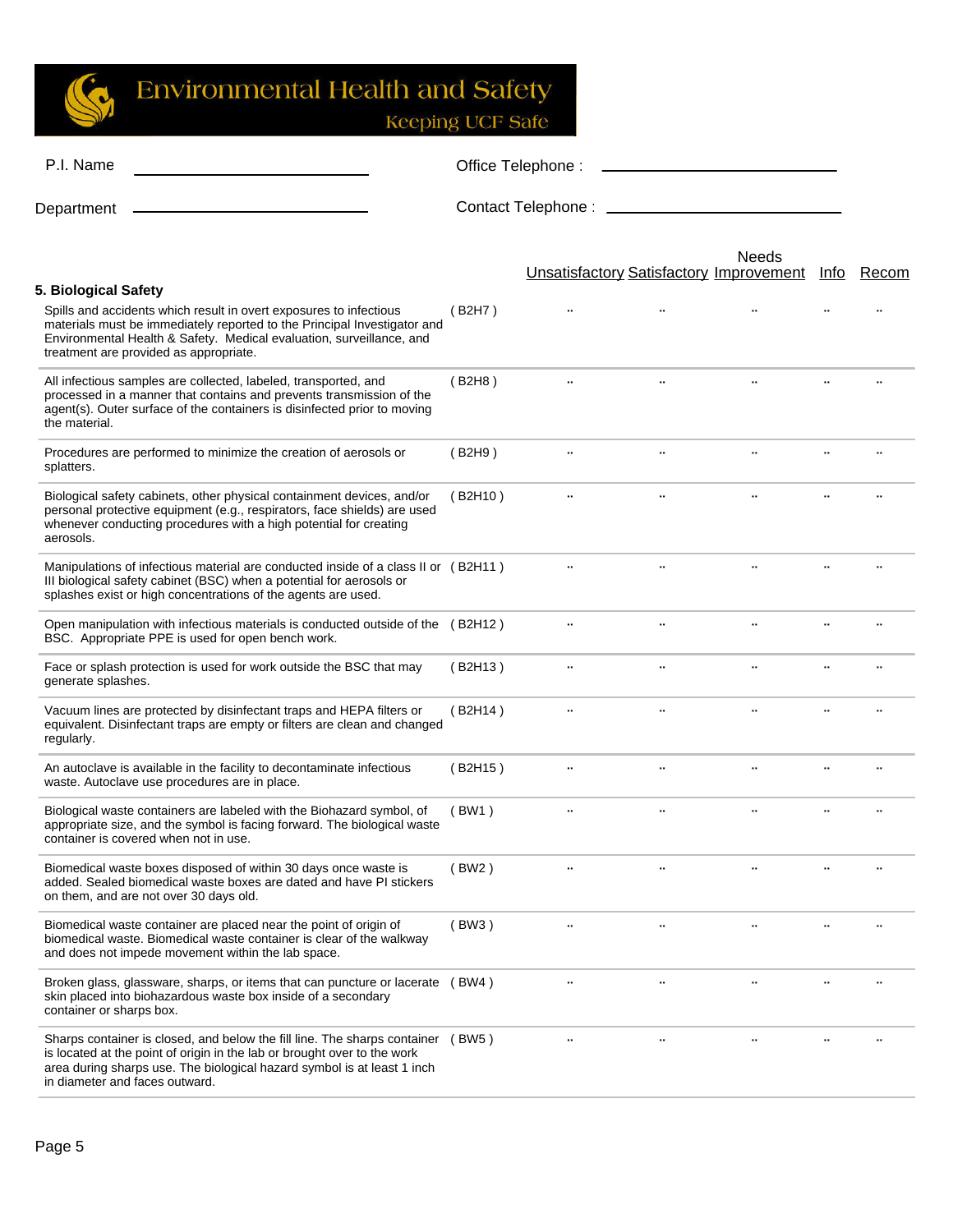G

| P.I. Name                                                                                                                                                                                                                                                      | Office Telephone:<br><u> Andrew Marian (1989)</u> |                                                |           |               |               |           |
|----------------------------------------------------------------------------------------------------------------------------------------------------------------------------------------------------------------------------------------------------------------|---------------------------------------------------|------------------------------------------------|-----------|---------------|---------------|-----------|
| Department                                                                                                                                                                                                                                                     |                                                   |                                                |           |               |               |           |
|                                                                                                                                                                                                                                                                |                                                   | <b>Unsatisfactory Satisfactory Improvement</b> |           | <b>Needs</b>  | Info          | Recom     |
| 5. Biological Safety<br>Biological waste area are maintained in a sanitary condition. Evidence<br>of insects or contamination is not present. Biological waste storage<br>areas are easily decontaminated or cleanable, and located on an<br>impervious floor. | (BW6)                                             |                                                |           |               |               |           |
| Biological waste is not mixed with chemical or radioactive waste<br>products and placed into the biomedical waste container. Mixed wastes<br>are handled seperately.                                                                                           | (BW7)                                             |                                                | $\ldots$  |               |               |           |
| Biological waste disposed of properly, not in a regular trash container.<br>Non-biological waste items are not disposed of with biohazardous<br>materials.                                                                                                     | (BW8)                                             | $\cdot$ .                                      | $\ldots$  | $\cdot \cdot$ |               |           |
| 6. Radiological Safety                                                                                                                                                                                                                                         |                                                   |                                                |           |               |               |           |
| Notice to Employees and Safety Rules & Emergency Procedures is<br>clearly posted                                                                                                                                                                               | (RH1)                                             |                                                |           |               |               |           |
| Isotope storage refrigerator/freezer has appropriate signage                                                                                                                                                                                                   | (RH2)                                             | $\cdot \cdot$                                  | $\cdot$ . | $\cdot \cdot$ |               |           |
| Isotope inventory logs kept current and are clearly posted at vial storage (RH3)<br>location                                                                                                                                                                   |                                                   | $\ldots$                                       | $\ldots$  | $\ddotsc$     |               |           |
| Stock vial inventory in lab matches EHSA vial inventory                                                                                                                                                                                                        | (RH4)                                             | $\cdot$ .                                      | $\cdot$ . | $\ddotsc$     |               |           |
| Daily rate meter survey and/or LSC swipe surveys current and complete (RH5)                                                                                                                                                                                    |                                                   | $\ddotsc$                                      | $\ddotsc$ | $\ddotsc$     |               |           |
| Radiation Safety Notebook is complete and current                                                                                                                                                                                                              | (RH6)                                             | $\cdot \cdot$                                  | $\cdot$ . | $\cdot\cdot$  | $\ddotsc$     | $\cdot$ . |
| Workers attached to the PI's radiation permit are current on all required (RH7)<br>training. RC-2A "Radiation Worker Log" has been signed by all<br>workers.                                                                                                   |                                                   | $\ldots$                                       | $\ldots$  | $\cdot\cdot$  |               |           |
| Radioactive material(s) have at least two levels of security                                                                                                                                                                                                   | (RH8)                                             | $\cdot \cdot$                                  | $\ldots$  | $\cdot \cdot$ |               |           |
| Radioactive material work area(s) delineated with radiation tape                                                                                                                                                                                               | (RH9)                                             |                                                |           |               |               |           |
| Radiation work area(s) lined with absorbent paper are free from stains<br>and tears                                                                                                                                                                            | (RH10)                                            | $\cdot \cdot$                                  |           | $\cdot$ .     |               |           |
| Radiation work area(s) are kept orderly and contain only equipment,<br>materials, and containers clearly labeled with "Radioactive" tape                                                                                                                       | (RH11)                                            | $\ldots$                                       | $\cdot$ . | $\cdot\cdot$  | $\cdot$ .     |           |
| Shielding is in place and appropriate for the type of radioactive materials (RH12)<br>in use or storage                                                                                                                                                        |                                                   | $\cdot$ .                                      |           | $\cdot \cdot$ |               |           |
| Appropriate radioactive spill kits are available and stocked                                                                                                                                                                                                   | (RH13)                                            | $\ldots$                                       | $\cdot$ . | $\cdot\cdot$  | $\cdot$ .     |           |
| Radiation survey meter is available, operable, and up-to-date on<br>calibration                                                                                                                                                                                | (RH14)                                            | $\ldots$                                       |           | $\cdot$ .     | $\cdot$ .     | $\cdot$ . |
| Radiation Safety As Low As Reasonably Achievable (ALARA)<br>principles, PPE, and best practices are being used                                                                                                                                                 | (RH15)                                            | $\cdot$ .                                      | $\ldots$  | $\cdot$ .     | $\cdot \cdot$ |           |